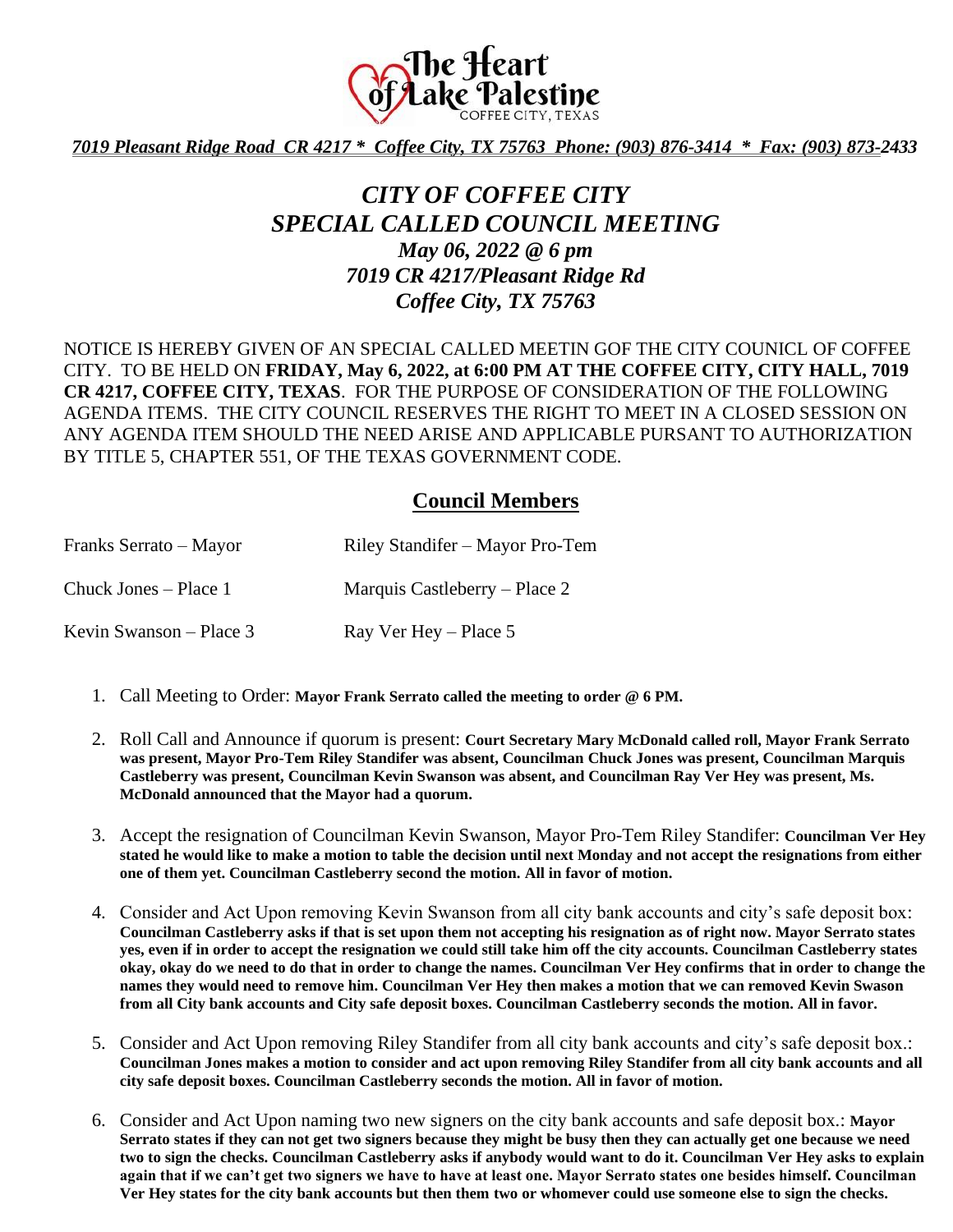**Mayor Serrato confirms. Councilman Castleberry asks if Councilman Ver Hey wants to do it. Councilman Ver Hey states if he would it would allow more time than what he would have to do at times for right now. Councilman Castleberry states alright, so I'm not going to make a motion for myself so if somebody else wants to make a motion. Councilman Jones makes a motion to act upon naming Councilman Castleberry as a check signer. Councilman Ver Hey seconds the motion. All in favor of motion.**

- 7. Executive Session: Gov't Code 551.074 (Personnel Matters) Mayor, Frank Serrato and Police Chief, JohnJay Portillo: **Mayor Serrato states they will go to Executive Session at 6:05 PM.**
- 8. Reconvene from Executive Session: (State Time and Any Action Taken): **Reconvened from Executive Session at 8:12 PM and no action was taken.**
- 9. Adjournment: **Mayor Serrato asks if anyone wants to make a motion to adjourn the meeting. Councilman Jones makes a motion to adjourn. Councilman Castleberry seconds the motion. All in favor of motion to adjourn meeting.**

The City Council of the City of Coffee City reserves the right to adjourn into Executive Session at any time during the course of this meeting to discuss any matters listed on the agenda, as authorized by the Texas Government Code, including, but not limited to, Section 551.071 (Deliberation about Gifts and Donations), 551.074 (Personnel Matters), 551.076 (Deliberations about Security Devices), 551.087 (Economic Development), 418.175-183 (Deliberations about Homeland Security Issues) and as authorized by the Texas Tax Cod, including, but not limited to, Section 321.3022 (Sales Tax Information).

## **CERTIFICATION**

I CERTIFY THAT A COPY OF THE MONDAY, MAY 06, 2022, CITY COUNCIL SPECIAL CALLED MEETING AGENDA BY THE COFFEE CITY, CITY COUNCIL WAS POSTED AT THE CITY HALL PUBLIC NOTICE BOARD AND THE

*\_\_\_\_\_\_\_\_\_\_\_\_\_\_\_\_\_\_\_\_\_\_\_\_\_\_\_\_\_ \_\_\_\_\_\_\_\_\_\_\_\_\_\_\_\_\_\_\_\_\_\_\_\_\_\_\_\_\_\_\_\_\_\_*

*MAYOR- FRANK SERRATO ALISHA TOBEY*